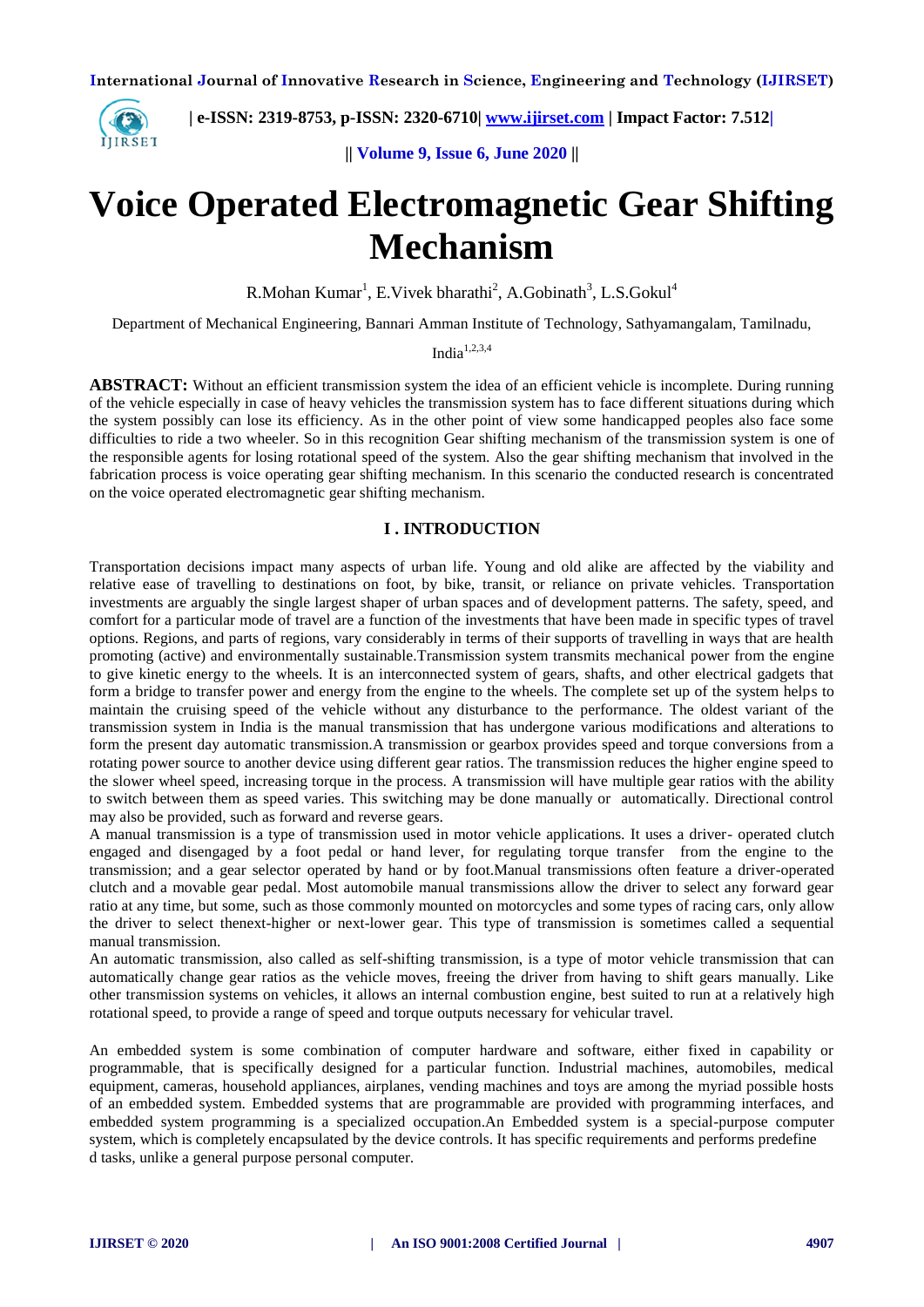

 **| e-ISSN: 2319-8753, p-ISSN: 2320-6710| [www.ijirset.com](http://www.ijirset.com/) | Impact Factor: 7.512|**

#### **|| Volume 9, Issue 6, June 2020 ||**

#### **II.LITERATURE SURVEY**

When the engine is ignited and cam shaft rotates the rotary motion of camshaft is transmitted to the crank shaft which act as driver unit and transmit its motion to gear unit or driven shaft of gear. A load device is also connected to the crank which senses the load on automobile.[1]

This paper is about Design and fabrication of a semiautomatic gear. Shifting mechanism for a racing car like Go Kart a. This gear shifting mechanism had been design to overcome issues like –gear shifting. problem while gear shifting, to eliminate fully manual gear shifting ,so that driver can give more attention to steering, to reduce the effort and timing of gear shifting which is more important racing basically where few milliseconds. Make you a winner or a loser. The idea of pneumatic shifter rose when there was some going on discussion on different mechanism for shifting gear .Performing some analysis on basic design and on available data design was bought onto existence.[2]

This paper explains the maximum and minimum reductions per stage of planetary gear pairs and also the advantages of using planetary gear pair system over the other systems. Also allows us to study on determination of reduction ratio of this planetary gearbox.On the basis of certain parameters like torque density weight and volume the comparison between planetary gears and helical gears is done. The detailed study of planetary gear trains helps us to determine reduction ratio for each stage. [3]

To automate the manual transmission in two wheeler hydraulic and pneumatic drives are used. But these equipment results higher weight of vehicle. Also the response of this system gives sluggish response and leakages issue. To avoid this AMT is used. Electromechanical device based on DC motors is used to automate the gear system in two wheeler. Instead of using log for gear shifting gear shifted automatically based on speed. This mechanism is reliable and quick as compare to hydraulic and pneumatic drive. The cost of this system is very low. Also it gives comfort to the rider.[4]

The automatic gear shifting mechanism takes advantage over manual gear shifting system. but in situation where we have to change gears frequently the fully automated system is not much useful. In such condition the electromagnetic gear shifting system is used. This system is much better than button operated hydraulic and pneumatic system. The weight of this system is much lower than hydraulic and pneumatic system because of less equipment. also here is no need of compressor .hence the weight of setup is decreases. In this system the gears are operated using electronic switch. these switch are connected to battery. The battery is connected to electromagnetic actuator. The electromagnetic actuator is work on LVDT principle. There are two coils are fitted around the magnetic bar. As we push the button the current is passes through the coils. Due to supply of current there is generation of magnetic field in the coils. These magnetic field attract the magnetic bar. There is generation of specific torque in the bar. This torque is used to shift the gears. Electromagnetic system is better than hydraulic and pneumatic system because of low weight and less space requirement. It also better than fully automated system because it can be used in traffic and urban areas where we need to change gears frequently.[5]

In manual translation system the rider has to use clutch pedal to change the gear in two wheeler. It becomes difficult to understand to new rider. It also feel uncomfortable to the rider. In situation like

traffic it becomes very difficult to change the gear frequently. To modify this and to give superior comfort to the rider AMT is used. Some cars like MARUTI, FERRARI already have this system but its not implemented in two wheeler because of bulky hydraulic and pneumatic equipment. This equipment increase the weight of setup. The space required for hydraulic and pneumatic equipment is more. In AMT we make the gearing system totally electronically controlled. It uses various sensors for getting input signal. These sensors sense input signals like speed, gear position. After sensing the signal it is send to the micro controller or PLC. PLC converts this signal with the help of programming and gives signal to the actuator. Actuator consist of stepper motor or DC motor. These actuators are connected to the gear pedal. After actuating it exerts particular torque based on gear box and the gear is shifted. The PLC is programmed such that after sensing particular speed it actuate the actuator. After proper speed the gears are automatically changed without any human interference. Automated gear shifter is very useful but situation like traffic or urban areas where we have to change the gear frequently this system becomes complicated.[6]

In the present world of automobile, gear shifting system are manually and automatic. Gear shifting system is important and easy way of varying speed. but automatic gear shifting system is costlier than manually gear shifts system. Manually gear shifting system is difficult to operate for handicap people. There is involvement of physical efforts. to reduce this effort they have introduce touch screen based automatic gear shifting system. In that system by touch on touch screen panel gear is shift. By applying this gear shifting system it gives cost reduction in compare of automatic gear shift system. It also reduces the possibility of transmission error of manual gear system. The purpose of this idea is to reduce physical effort of human being and they can concentrate only in driving and prevent the accidents. In present report they have studied literature review based on this review and define transmission system and gear shifting mechanism to modify a manual gear shifting mechanism. [7]

Supply Planetary gear trains are used for power transmission. This gear arrangement is fitted in the planetary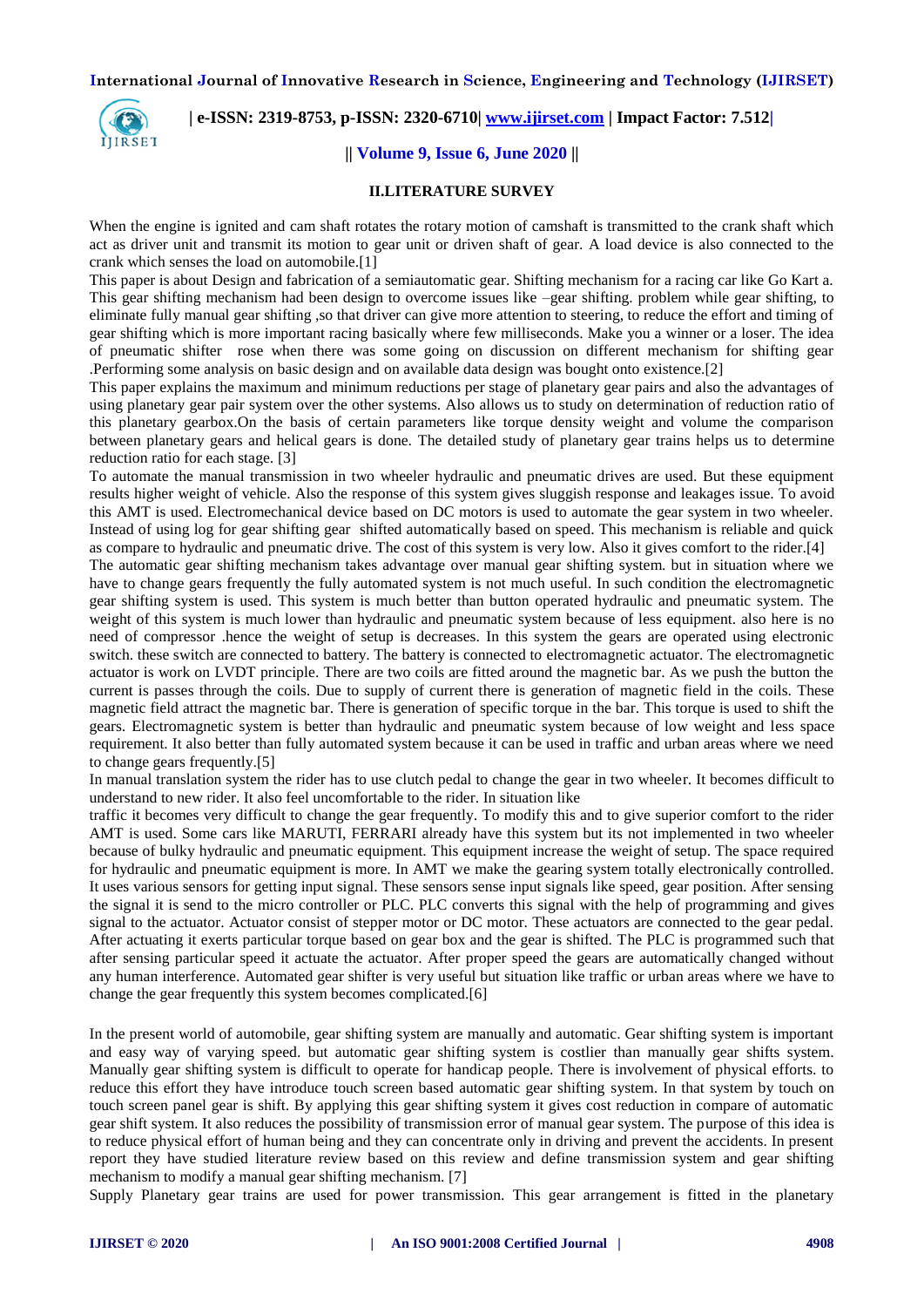

 **| e-ISSN: 2319-8753, p-ISSN: 2320-6710| [www.ijirset.com](http://www.ijirset.com/) | Impact Factor: 7.512|**

#### **|| Volume 9, Issue 6, June 2020 ||**

gearboxes. This planetary gearbox plays an important role in lowering the speed of the motor also inertia matching and the torque is boosted by this arrangement. Also the gearbox provides sturdy Mechanical interface for mechanical components like pulley drums cams etc.[8]

The fully automatic system is very costly and not afforded by middle class people. Also the semi- automatic gear system has advantage over fully automatic system and its cost is much lower than fully automatic system. In semiautomatic gear shifting the gears are operated with the help of electronic switch provided on the handle of bike. the two switch are provided to sift the gears. The electronic switch actuates pneumatic cylinders. The two pneumatic cylinders are fitted above the gear pedal for shifting the gear as the pneumatic cylinders actuate it gives forward or reverse stroke to the gear pedal and the gear is actuated. This system gives confidence to the rider.[9]

At present the gear transmission is done manually through mechanical linkages from foot pedal. This technique takes time for gear shifting and sometimes the gear don't mesh properly due to which life span of gears are reduced. So to avoid this automatic transmission is done with the help of pneumatic gear transmission.[10]

They have used electronic devices for automatic gear changing in two wheeler which is very useful for the gear changing mechanism in automobile vehicles. And which can give more accuracy and simplicity in changing gear while driving. [11]

Stepper motors are electromechanical devices which converts electrical pulses into mechanical movements. In this paper we have used a micro stepper motor and a control system for two phase hybrid stepper motor. For improving the positioning accuracy we have used lm3s6965 arm processor which will divide the step to micro step for required number of steps of the stepper motor. The current in each winding of the stepper motor is adjusted by sine cosine micro stepping method. This paper explains running of motor at different speed changing the number of samples per rotation and position control by number of samples. Thus the experiment showed that the control system used for controlling the stepper motor is reliable.[12]

Among these studies, many were focused on modifying the transmission designs to keep the vehicle safe and controllable, and to make passengers more comfort introducing Mechatronic Systems in Automobile Transmissions. Mechatronics is the engineering discipline concerned with the construction of systems incorporating mechanical, electrical and information technology components. Today, mechatronics is an

area combining a large number of advanced techniques from engineering, in particular sensor and actuator technology, with computer science methods.<sup>[13]</sup>

The previously used electronic gear shifting system the cost is very high. To reduce the cost the new electronic system is used. It consists of two motor. One is to automate the clutch and other is to automate the gear. The clutch wire assembly is also replaced by in this system these motors controlled by ATmega16 which enables gear shifting and clutch operation. The motors take power from batteries and actuated by an algorithm or program of different ICs to change the gear.[14]

In this paper the author used PLC and pneumatic actuator to change the gear of two wheeler as the speed increases the sensor sense the speed and change the gear of bike. Automatic gear system provides superior driving comfort over manual gearbox. Both system have been used in this paper that's why name given is hybrid gear shifting.[15]

The manual gear shifting process is must slower. To make it faster eccentric cam operated semi- automatic gear shifting system ids use. The electronic device is use to change gear automatically. To eliminate the disadvantage of manual gear changing system eccentric cam operation is use. This method is useful for reducing space required for the gear box it also reduce wear and tear by reducing setup equipment. The operation in this method is less noisy. The cost required for this setup is very low as compare to hydraulic semi-automatic system . As the equipment quantity is low and construction is simple the maintenance cost is also very low.[16]

Gears in automobiles are used through which the vehicle gets motion  $\&$  also it gives power  $\&$  speed as the load on the engine is increased or decreased. In two wheeler the gear boxes are used that are operated with the help of foot pedal. This pedal is connected via linkages to the gear box due to which gear shifting is done. But due to this the gear shifting takes time and also sometimes proper meshing if gears are not done which leads to damage of gear. With the help of an automatic transmission of gear with the help of electro pneumatic, hydraulic, pneumatic systems this problem can be solved.[17]

In earlier day the shifting of gears was done through hand operated mechanism which was little bi complicated and also the rider does no feel comfortable with hand operated mechanism. In today's era the gear shifting is done automatically with the help of electro pneumatic system. It include four speed gear box, single pneumatic double acting cylinder, two position five way DCV , push button, compressor and power supply.[18]

With the help of pneumatic system along with PLC gear shifting can be done easily. With the speed variation gears can be automatically shifted this will help in proper meshing of teeth o gears at proper time for finding such automated manual transmission the proper torque is required.[19]

In automatic gearboxes various techniques are used for shifting gear which are mechanically controlled. This present paper have discussed the gear shifting using an embedded system has small dimensions, economical and low maintenance cost. there is no any human interference in shifting gear micro- controller does it all according to the speed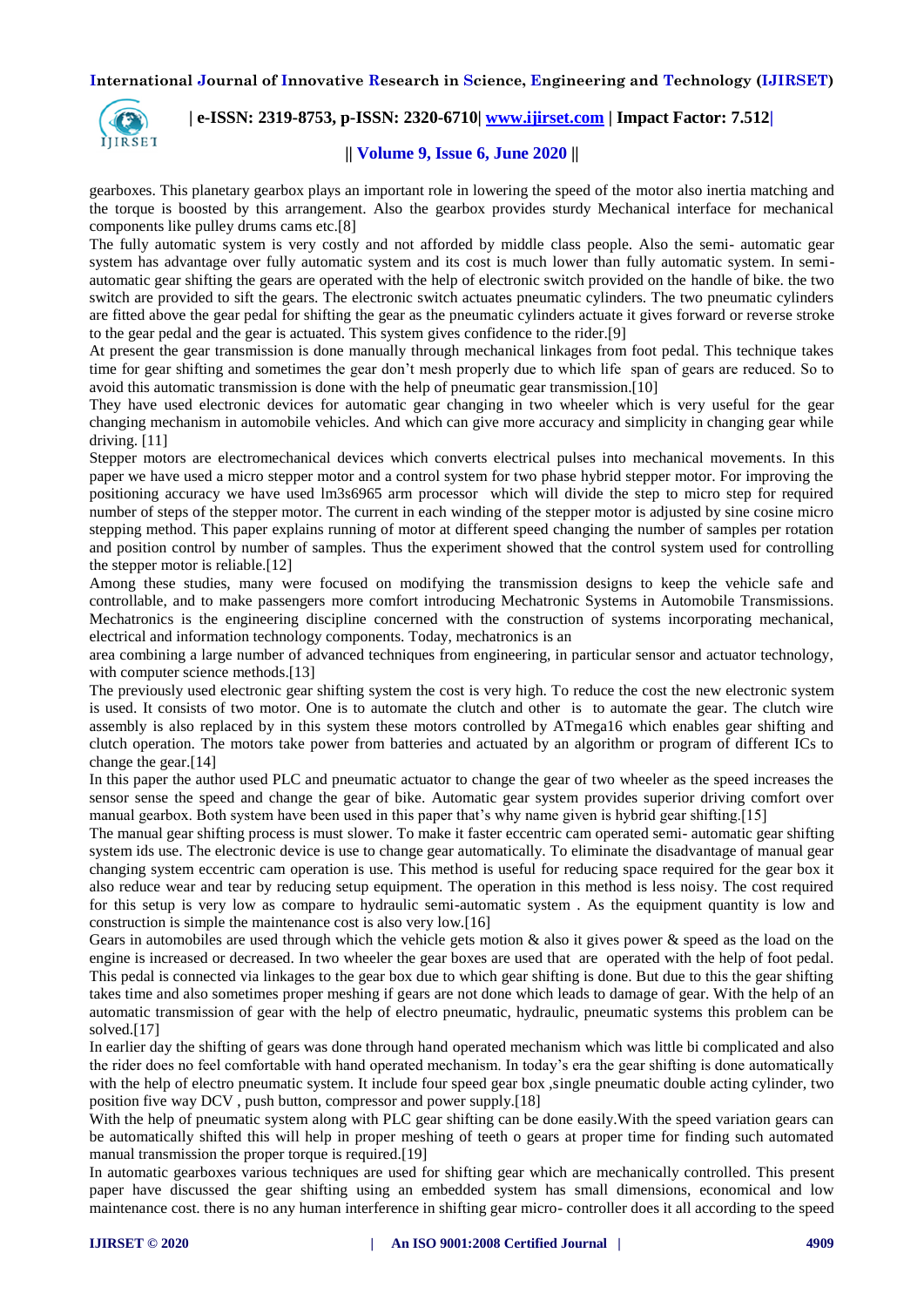

 **| e-ISSN: 2319-8753, p-ISSN: 2320-6710| [www.ijirset.com](http://www.ijirset.com/) | Impact Factor: 7.512|**

#### **|| Volume 9, Issue 6, June 2020 ||**

of vehicle. As per comparison between manual and automated transmission, manual transmission don't want much maintenance cost and support to save fuel. In automated transmission there is more comfort during driving situation and minimize daily normal driving difficulties which arrive in hills, traffic or situation where we required rapid gear shifting

. In this paper an experimental setup is designed and calculated the characteristic performance on different load condition. Different methods are discussed herein for power loss reduction in gearbox. No load losses can be reduced especially of low temperature and part load conditions. Low loss gears can contribute substantially to load dependent power loss reduction in the gear mesh. Since these ratios differ between gears in a fixed gear ratio transmission, the speed of the vehicle could change suddenly during shifting process.[20]

As the name suggest Automated manual transmission done manually with gear & clutch operating automatically with the help of electro pneumatic or hydraulic system. Providing sensors to the speedometer the gears are shifted according to the increase in speed. This will help in reduction of energy consumption of vehicle. It also provides comfort to the rider & increases the performance of the vehicle without harming the environment.[21]

This paper introduces how the energy can be save in shift schedule so that efficiency of torque converters efficiency high. The author focuses on the further study of saving energy shift theory. At the same time, This paper explains how one can use this theory what ways and shows various control methods for saving shift schedule energy and further author also explains the how to use delayed shift so the problem like shift cycle eradicate to increase accuracy of automatic shift control.[22]

Due to slow response of manual gear shifting system the fully automated system has advantage over manual gear shifting system. Fully automation is very useful in two wheeler. The automation is apply using embedded system. The several programs are used to sense the speed of the vehicle according to which the input signal is generated if there is necessity of changing gear.[23]

# **III. DISCUSSION**

The clutch plate is attached with the electromagnetic solenoid. The solenoid is actuated by the micro- controller through the relay. The MIC and voice recognition module are used to receive the commands from the user. The programme of actuation is developed and stored in the micro-controller by using the universal programmer kit . The voice recognition board are used to store the data of maximum of five commands .

The commands of action are loaded by the mic through the voice recognition board. For example , the commands are gear up ,neutral and gear down .In working of circuits , the power supply section of components contain bridge rectifier, capacitor of 5v and 12v and regulator . The bridge rectifier is used to convert AC current to DC current. The capacitor of 5v is used to control the micro controller and lcd. The capacitor of 12v is used to control the electro magnetic relay , voice recognition module and electro magnetic solenoid.

Initially the clutch plate is in neutral position when give the command " gear up" through the mic .It receives the command and transfer to the voice recognition module through the micro-control. Micro controller receives the data and supplies the current to the relay coil. The electromagnetic relay coil is closed the circuit and the electro magnetic solenoid is actuated and plunger pulled down . The clutch is in neutral position changes to the 1st gear position. The command of "neutral" is given to the mic . The electro magnetic solenoid is became to off in position .

The command " gear up" through the mic .It receives the command and transfer to the voice recognition module through the micro-control. Micro controller receives the data and supplies the current to the relay coil. The electromagnetic relay coil is closed the circuit and the electro magnetic solenoid is actuated and plunger pulled down . The clutch is in neutral position changes to the 2nd gear position. The command of "neutral" is given to the mic . The electro magnetic solenoid is became to off in position .

The command " gear up" through the mic .It receives the command and transfer to the voice recognition module through the micro-control. Micro controller receives the data and supplies the current to the relay coil. The electromagnetic relay coil is closed the circuit and the electro magnetic solenoid is actuated and plunger pulled down . The clutch is in neutral position changes to the 3rd gear position. The command of "neutral" is given to the mic. The electro-magnetic solenoid is became to off in position .

The command " gear up" through the mic .It receives the command and transfer to the voice recognition module through the micro-control. Micro controller receives the data and supplies the current to the relay coil. The electromagnetic relay coil is closed the circuit and the electro magnetic solenoid is actuated and plunger pulled down . The clutch is in neutral position changes to the 4th gear position. The command of "neutral" is given to the mic . The electro magnetic solenoid is became to off in position .The maximum gear position is obtained .

The clutch plate is in gear position when give the command of " gear down" through the mic .It receives the command and transfer to the voice recognition module through the micro-control. Micro controller receives the data and supplies the current to the relay coil. The electromagnetic relay coil is closed the circuit and the electro magnetic solenoid is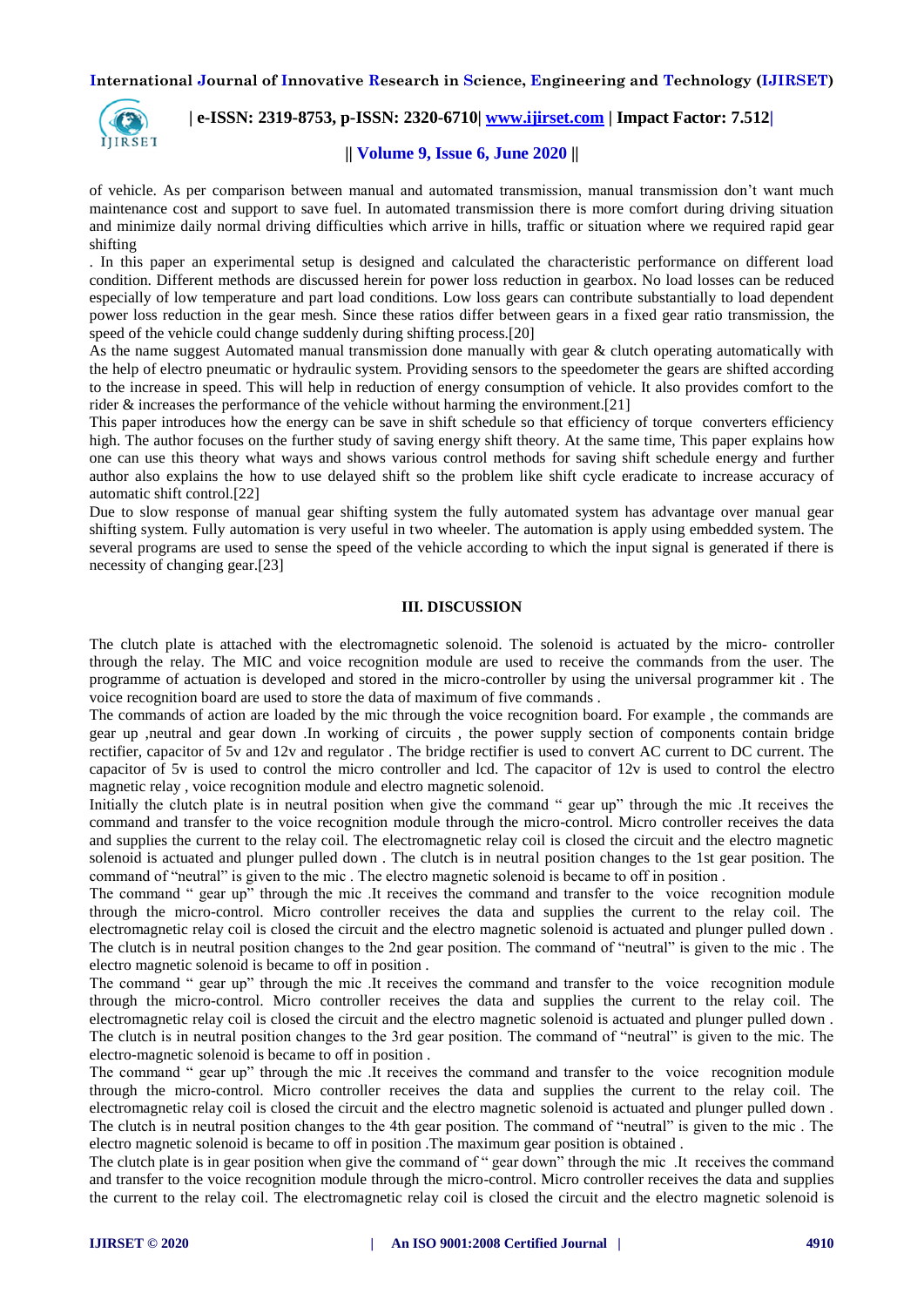

# **| e-ISSN: 2319-8753, p-ISSN: 2320-6710| [www.ijirset.com](http://www.ijirset.com/) | Impact Factor: 7.512|**

#### **|| Volume 9, Issue 6, June 2020 ||**

actuated and plunger pulled down . The clutch is in neutral position changes to the 3rd gear position. The command of "neutral" is given to the mic . The electro magnetic solenoid is became to off in position .

The command of " gear down" through the mic .It receives the command and transfer to the voice recognition module through the micro-control. Micro controller receives the data and supplies the current to the relay coil. The electromagnetic relay coil is closed the circuit and the electro magnetic solenoid is actuated and plunger pulled down . The clutch is in neutral position changes to the 2nd gear position. The command of "neutral" is given to the mic . The electro magnetic solenoid is became to off in position .





# FIG1.2:FRONT VIEW

The command of " gear down" through the mic .It receives the command and transfer to the voice recognition module through the micro-control. Micro controller receives the data and supplies the current to the relay coil. The electromagnetic relay coil is closed the circuit and the electro magnetic solenoid is actuated and plunger pulled down . The clutch is in neutral position changes to the 1st gear position. The command of "neutral" is given to the mic . The electro magnetic solenoid is became to off in position .

The command of " gear down" through the mic .It receives the command and transfer to the voice recognition module through the micro-control. Micro controller receives the data and supplies the current to the relay coil. The electromagnetic relay coil is closed the circuit and the electro magnetic solenoid is actuated and plunger pulled down . The clutch is in neutral position changes to the neutral position. The command of "neutral" is given to the mic . The electro magnetic solenoid is became to off in position .

#### **IV. CONCLUSION**

Based on comprehensive literature review of various aspects in developing voice operated gear shifting mechanism, the following conclusion have been drawn.

This voice operating gear shifting mechanism is very flexible due to its reaction time. This system have quick response due to its simple mechanism and it is comfortable for physically handicapped person and also from women s point of